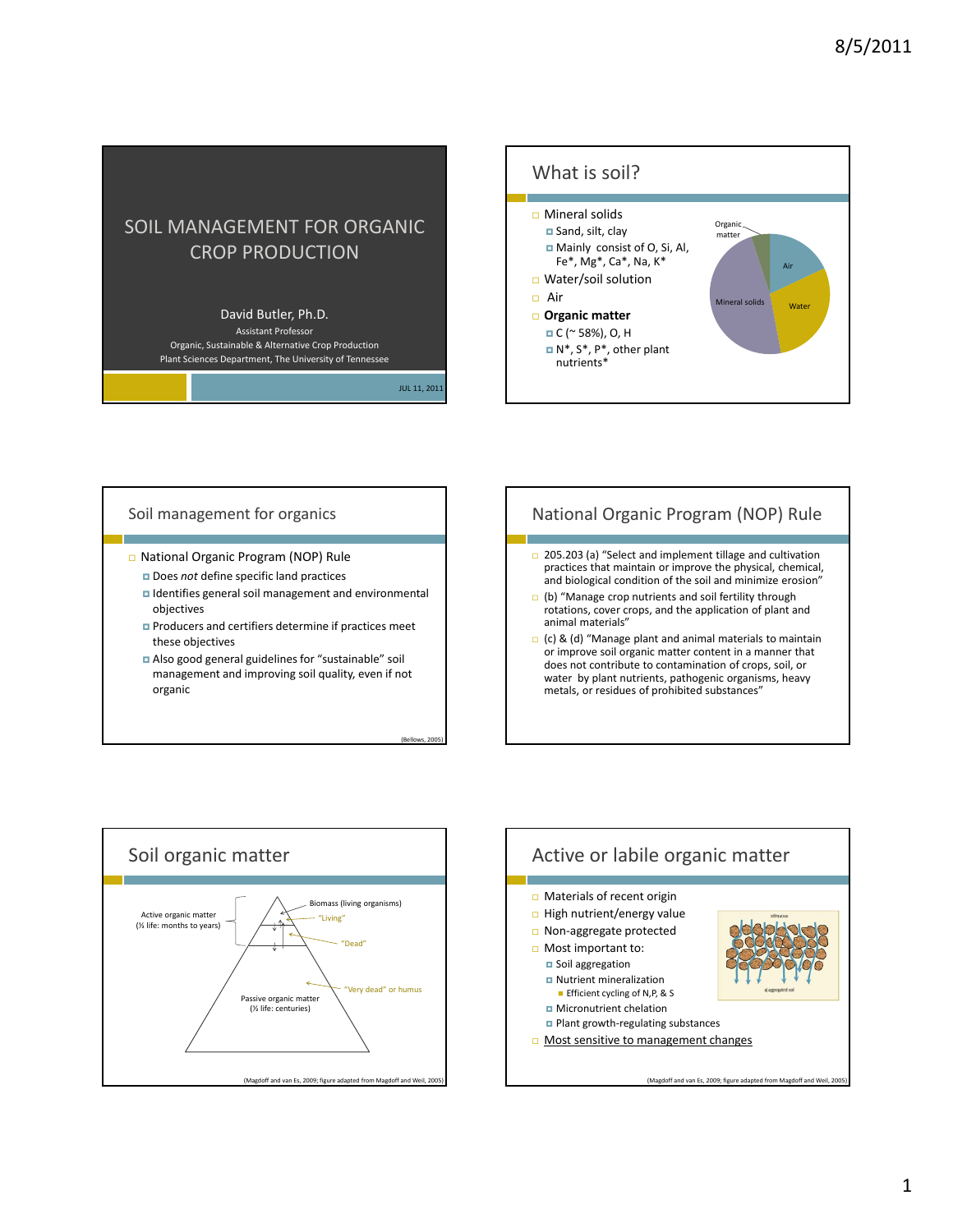#### Passive or recalcitrant organic matter

- $\Box$  Physically protected or stable due to biochemical properties or mineral association Humic substances, aliphatic molecules, lignins, etc.
- $\Box$  Responsible for much of CEC ■ Greater contribution to CEC in coarse-textured soils
- Nutrients in organic‐mineral complexes
- $\Box$  Key role in water holding capacity, bulk density, etc.
- $\Box$  Changes slowly with management

#### Functions of soil organic matter

- $\square$  Soil physical properties
	- **□** Soil aggregation
		- **Formation of granular structure of soil minerals and their** resistance to slaking by water (slaking = breaking apart)
		- Greatest role of OM is binding macroaggregates (>0.25mm)
- Soil water availability
	- Direct absorption of water
	- **Enhancing and stabilizing aggregation**

(Magdoff and Weil, 2005)

#### Functions of soil organic matter

- $\Box$  Soil chemical properties
	- Nutrient uptake and release
		- Nearly all N and large proportions of P and S occur as constituents of OM
		- **Even in conventional systems, much of applied inorganic N** cycles through the microbial biomass prior to plant uptake
	- Microbial enhancement of nutrient availability
		- N fixation, mycorrhizal fungi, micronutrient chelation

(Magdoff and Weil, 2005)

(Magdoff and Weil, 200

#### Functions of soil organic matter Soil chemical properties Cation exchange capacity (CEC) Controlled by *colloidal* fraction (i.e. clay and OM) Relative contribution depends on amount of SOM, amount and mineralogy of clay, and pH ■ OM very important to CEC in coarse-textured and highly-

weathered soils

#### Anion sorption

- Allows P to be more available in acid soils, rather than bound to Fe and Al oxides
- pH buffering
- **Plant growth regulating substances**

(Magdoff and W

#### Functions of soil organic matter  $\Box$  Soil biological properties ■ SOM is the raw material for soil biological activity **D** Microbial biomass Provide labile C, N, P, S Sink for C, N, P, S **Nutrient transformation Mineral weathering Influence aggregation** Some antagonistic to plant pathogens and parasitic nematodes Macrofauna (earthworms, ants, termites), mesofauna (arthropods), and microfauna (nematodes, protozoa, rotifers) Play role in cycling of <sup>C</sup> and nutrients, regulate microbial activity, enhance porosity, infiltration, etc.

(Magdoff and Weil, 2005)

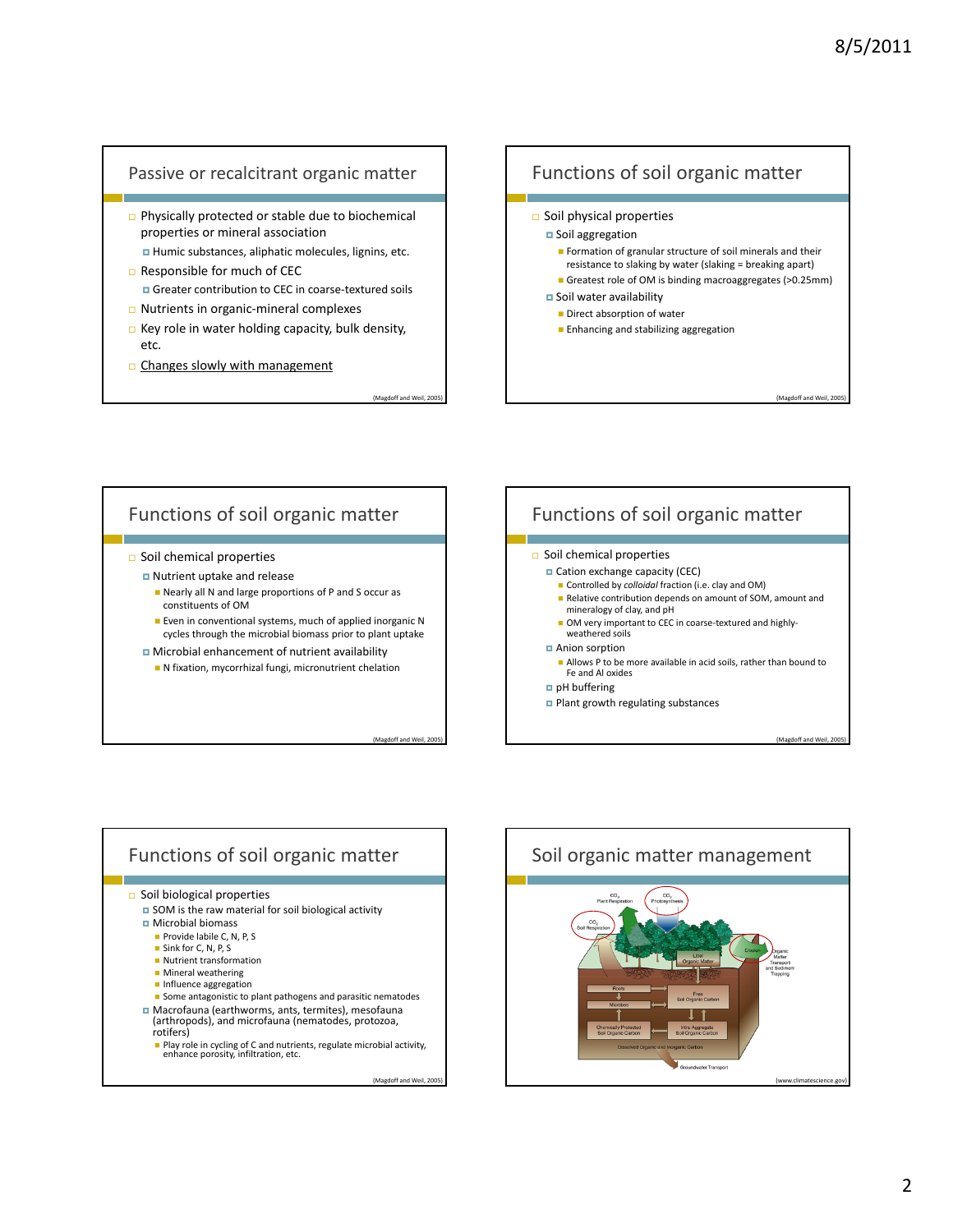# Environmental factors

□ Climate

- $\blacksquare$  Temperature
	- Greater biomass produced, but decomposition is faster with higher temperatures
- **E** Less accumulation of SOM in warmer climates
- Rainfall
	- Generally, SOM increases as precipitation increases
	- Very little biomass produced in arid regions

#### $\Box$  Soil texture

- Greater SOM in fine‐textured soils (clay, silt)
	- **Organic matter protected in aggregates, mineral associations** Smaller pores limit oxygen and thus decompostion
		- - (Magdoff and van Es, 200

# Environmental factors  $\Box$  Drainage and landscape position Greater SOM in wetter soils Greater SOM in lower landscape positions □ Vegetation Greatest SOM in soils that developed in grasslands  $\Box$  Acidic soils **B** Slows SOM decomposition (Magdoff and van Es, 2009)

# Building soil organic matter

- Maximize plant productivity
	- □ Cover crops
	- **Perennials**
	- C4 plants (e.g. sorghum-sudangrass)
- Conserve crop residues
- Recycle local wastes
	- **□** Composts
	- **□** Manures

#### (Magdoff and Weil, 2005)

#### Building soil organic matter **Balance decomposition of residues (nutrient** mineralization) and accumulation of humus (i.e. "steady burn") C:N ratio of residues >25 to 30 (immobilization of N) ■ <25 to 30 (mineralization of N) Incorporate high residue crops in rotation (e.g. grains) ■ 10 to 20% of biomass converted to stable humus Mix small grains with legume cover crops Root biomass plays an important role (perennials and biennials) **Slower decomposition, more stable organic matter Continual root turnover** ■ Well-distributed without using tillage

#### Preventing losses of SOM

 $E$  Erosion

- Utilize conservation tillage practices
	- **Maintain cover by residues at > 30%**
- **Reduce tillage**
- **u** Utilize cover crops
- Incorporate perennials
- $\Box$  Soil respiration
	- Reduce tillage and soil disruption
	- Reduce use of synthetic fertilizers

# Plant nutrients "*A chemical element essential for plant growth and reproduction*"  $\Box$  Derived from air or water C, H, O  $\Box$  Macronutrients (> 0.1% of tissue) N, P, K, Ca, Mg, S □ Micronutrients (< 0.01% of tissue) Fe, Mn, Cu, B, Zn, Mo, Cl, Ni Soil fertility is the capacity of the soil to provide nutrients for plant growth

(Barker and Pilbeam, 2007)

(Magdoff and van Es, 20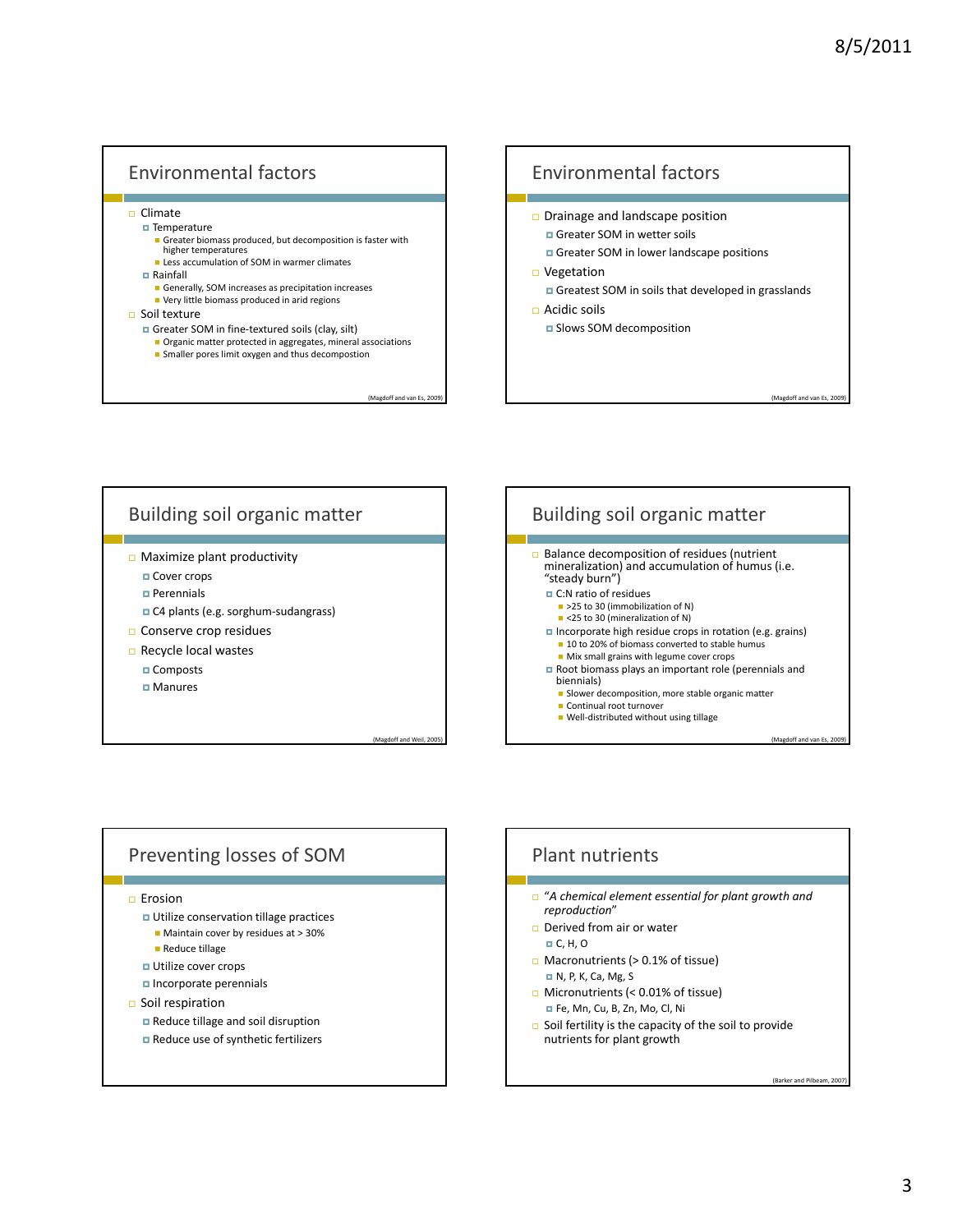# Nutrients and soil fertility

- □ Sprengel-Liebig law of the minimum
- $\Box$  Growth controlled by the limiting resource
- □ Not necessarily nutrients, could also be temperature, water, genetics, etc.



(Image from waternut.org)

(Cabrera, 1998 )

#### Nutrients and soil fertility Reductionist vs. systems approach Goal is not to replace synthetic conventional input with organic input **Must shift management to a whole systems approach**  Not "input substitution" How do the diversity of organisms within the soil and the diversity of plants in the cropping system interact

and affect soil fertility? How can the ecological system be managed to optimize fertility and sustainability?

Soil pH

- □ Measure of soil acidity or alkalinity (concentration of H<sup>+</sup> ions)
- □ Measured on a log scale (1 to 14)
- $\Box$  Most crops perform best at slightly acidic pH (6 to 6.5)
- □ Nutrient availability is greatest near neutral pH
- □ Acidic soils
	- $\Box$  Can be adjusted using lime (CaCO<sub>3</sub> or CaMg(CO<sub>3</sub>)<sub>2</sub>)
- $\blacksquare$  Increase soil organic matter
- □ For acid-loving crops
- $\Box$  pH can be lowered by application of elemental sulfur (S)
- **D** Materials generally must be from a mined source, without industrial processing that changes chemical structure

#### Nitrogen

- **Earth's atmosphere is 78% N by volume** 
	- $\blacksquare$  ~ 3 tons of N per ft<sup>2</sup> of Earth's surface
	- $\Box$  In the form N<sub>2</sub>
	- Must be converted (fixed) to  $NH<sub>3</sub>$  or  $NH<sub>4</sub>$  before it can be utilized
- $\Box$  In plants: DNA, RNA, proteins
- □ Most organic systems are N-limited
- Nitrogen transformations
	- Fixation (atmospheric, industrial, biological)
	- **D** Mineralization
	- **Nitrification**
	- Denitrification and volatilization

#### Mineralization

- $\Box$  Organic N  $\rightarrow$  NH<sub>4</sub><sup>+</sup>
- Soil organic matter, plant residues, manures, etc.
- $\Box$  Optimum conditions
	- $\Box$  95 deg F
	- $pH 7$
	- 50% water filled pore space
- **Positive charge allows it to be held tightly by negative** soil charges
- Mineralized N can be *immobilized* (into organic N forms) by soil microbes

# Mineralization

- □ What is the mineralization rate of SOM?
- General assumption:
	- ~ 20 lbs N acre<sup>-1</sup> for every 1% SOM mineralized annually
	- So, for a soil with 2% organic matter (0 to 6" sample), we would expect a release of 40 lbs N per acre<sup>-1</sup> yr<sup>-1</sup>
- Temperature, precipitation, aeration, management…

(Grubinger, 1999 )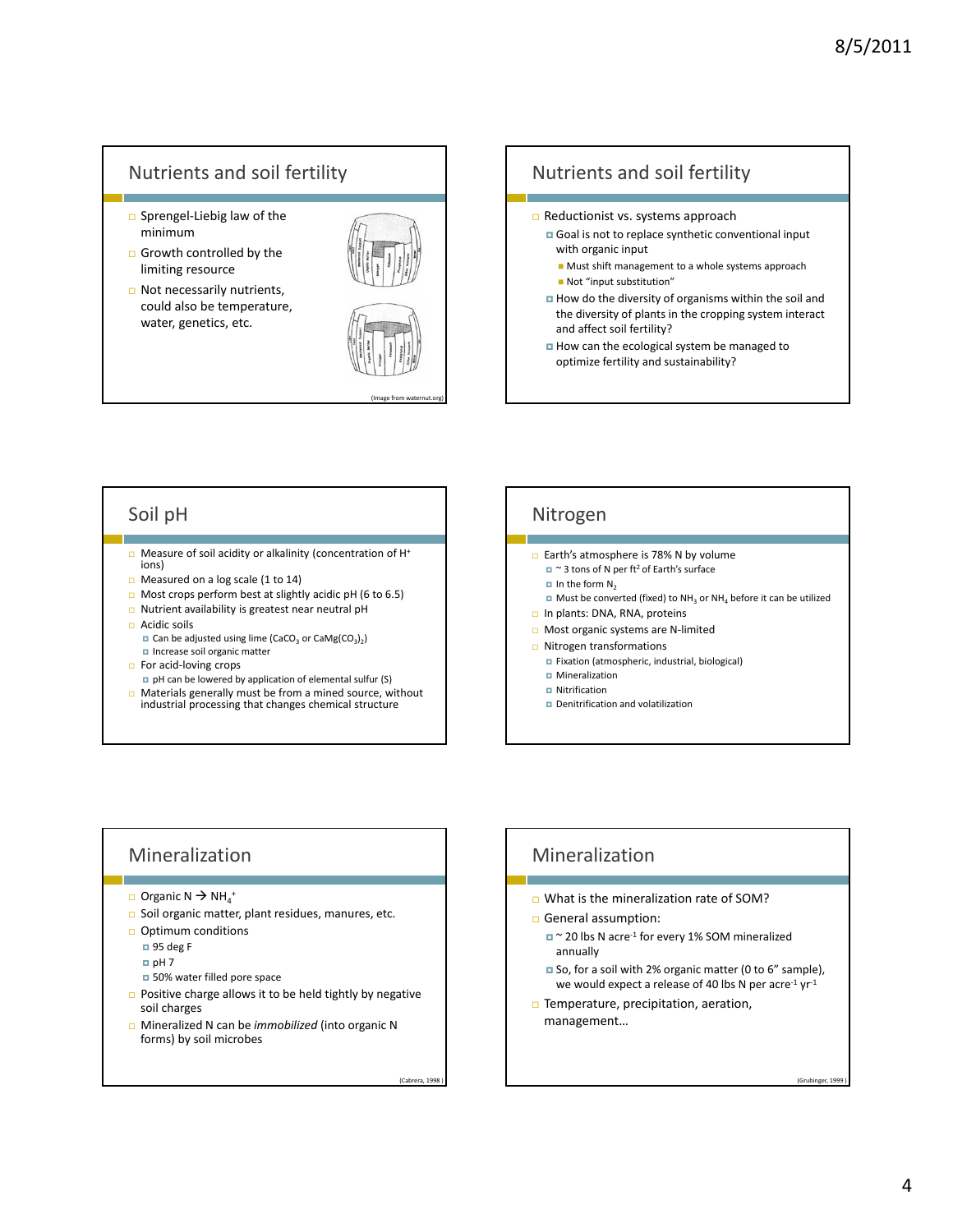(Cabrera, 1998 )

# Nitrification

- $\Box$  NH<sub>4</sub> converted to NO<sub>3</sub> by nitrifying soil bacteria
- Optimum nitrification at 86 deg F, pH 7, and ~50% WFPS (needs oxygen!)
- Acidifying effect in the soil
- $\square$  Counterbalanced in organic situations by the pH increase due to mineralization
- $\Box$  NO<sub>3</sub> is negatively charged (like soil minerals) and leaches easily

(Cabrera, 199

(Barker, 2010)

# Denitrification and volatilization

#### □ Denitrification

- $\blacksquare$  NO<sub>3</sub> converted to gaseous forms of N
- Occurs in soils when oxygen is depleted by either saturation or high biological activity
- □ Volatilization
	- NH4 converted to gaseous NH3
	- $\Box$  Occurs primarily when high concentrations of NH<sub>4</sub> are present under high pH (7.5+)
	- e.g. urea-based fertilizers or poultry litter applied to the soil surface

| NOP allowed N sources                          |                |                   |  |  |  |  |
|------------------------------------------------|----------------|-------------------|--|--|--|--|
| <b>Material</b>                                | %N             | Availability      |  |  |  |  |
| <b>Manures</b>                                 | $1$ to $4$     | moderate          |  |  |  |  |
| Composts and residues                          | $\leq 1$       | slow              |  |  |  |  |
| Cover crops!                                   | $0.5$ to $3$   | slow to moderate  |  |  |  |  |
| <b>Blood meal</b>                              | 12             | rapid             |  |  |  |  |
| Feather meal                                   | 15             | moderate          |  |  |  |  |
| Seed meals                                     | 5 to 7         | moderate to rapid |  |  |  |  |
| Alfalfa meal                                   | $\overline{a}$ | moderate to rapid |  |  |  |  |
| Fish emulsion                                  | $2$ to $5$     | rapid             |  |  |  |  |
| Chilean nitrate*                               | 13             | rapid             |  |  |  |  |
| Other animal, plant<br>residues and byproducts | N/A            | N/A               |  |  |  |  |

#### Residual N mineralization **Years**  $\vert$  **N** mineralized, lbs N **Single application N mineralized, lbs N acre‐<sup>1</sup> Two applications N mineralized, lbs N acre‐<sup>1</sup> Annual application** 100 (50%) 100 100 100 2 16 (8%) 116 116 3 10 (5%) 26 126 4 4 (2%) 14 130 5 2 (1%) 6 132 ■ Broiler litter application at 4 tons acre<sup>-1</sup> (assuming 2.5% total N)  $\Box$  200 lbs total N acre<sup>-1</sup> (Adapted from Barker, 2010)

#### Phosphorus

- *Phosphorus*, not phosphorous
- □ DNA, RNA, ATP
- Lipids, carbohydrates, proteins, enzymes, other plant metabolites
- $\Box$  Increases strength of cell walls
- Increases lateral root development
- $\Box$  Essential to flowering
- $\Box$  Commonly limits plant growth due to low solubility in soils

Phosphorus

- Many agricultural soils have ample P due to history of manure and fertilizer application
	- Builds up when manures applied to meet N needs
	- Availability of P may be limited due to soil minerals, pH
- □ Solutions:
	- **P** solubilizing cover crops (e.g. buckwheat, lupins)
	- Increase organic matter
	- **Encourage mychorrizal fungi (reduce tillage and** fungicide use)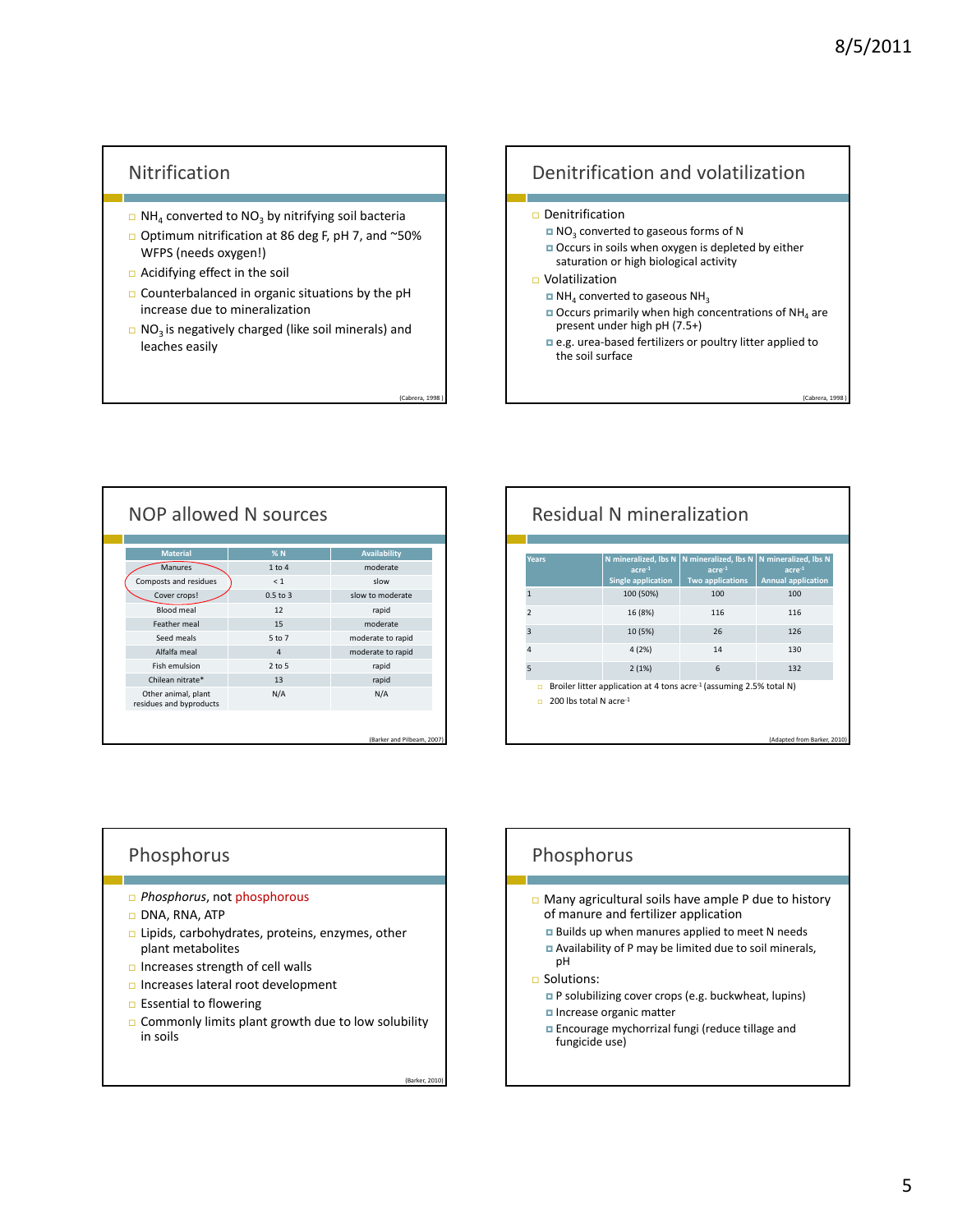(Barker, 2010)

|                         | P2O5 (%)       | P(%)         | Availability |
|-------------------------|----------------|--------------|--------------|
| <b>Broiler litter</b>   | 2.5            | 1.1          | Moderate     |
| Composts and<br>manures | $\mathbf{1}$   | 0.4          | Moderate     |
| Rock phosphate          | 30             | 13           | Very low     |
| Phosphatic clays        | 20             | $\mathbf{q}$ | Very low     |
| Bonemeal                | 13             | 6            | Moderate     |
| Alfalfa meal            | $\overline{3}$ | 1.3          | Moderate     |

#### Potassium

- $\square$  Second to N in plant accumulation
- Mobile element in plants
- Important to synthesis of chlorophyll, complex carbohydrates, and proteins
- **Promotes water movement into cells (turgor** pressure)
- $\Box$  Required for development of fruits and seeds, roots and tubers

#### Potassium

- □ High levels of K in soils (up to 50,000 lb acre<sup>-1</sup> in clay loam)
- $\Box$  However, most of this is fixed in primary minerals (90 to 98%; feldspar, mica)
- Nonexchangeable (1 to 10%)
- Exchangeable (1%)
- □ Soil solution (<<<1%)

# NOP allowed K sources

| K <sub>2</sub> O (%) | $K(\%)$    | <b>Availability (%)</b> |
|----------------------|------------|-------------------------|
| $2$ to $3$           | 1.7 to 2.5 | 100                     |
| $\mathbf{1}$         | 0.8        | 100                     |
| $\overline{4}$       | 3.3        | 100                     |
| 1.5                  | 1.2        | 100                     |
| 10                   | 8.3        | 100                     |
| $\overline{7}$       | 5.8        | limited                 |
| 48                   | 40         | 100                     |
| 22                   | 18         | 100                     |
|                      |            |                         |
|                      |            |                         |
|                      |            |                         |

#### Sulfur

- $\Box$  Essential to protein synthesis
- Part of compounds that provide distinctive flavors to brassicas (cabbage, mustard, broccoli, etc.) and alliums (onions, garlic, shallots)
- Likely plays a role in conferring resistance to fungal pathogens and insect pests
- **D** Moderately mobile in plants, deficiency symptoms on young leaves
- $\square$  Sandy, low organic matter soils most likely to be sulfur deficient (SO $_4^2$ -)

(Barker, 2010, Bloem et al., 2005, Francis et al., 2009)

(Barker, 2010)

#### Sulfur

- $\Box$  Most of sulfur in soil is in soil organic matter
- $\Box$  ~ 15 lbs ac<sup>-1</sup> yr<sup>-1</sup> in precipitation
- $\Box$  ~ 800 lbs ac<sup>-1</sup> in soils
- **Plant requirement ~ 15 to 30 lbs ac<sup>-1</sup>, though some higher**
- $\Box$  Deep-rooted crops effective at uptake of SO<sub>4</sub><sup>2</sup> adsorbed in subsoils

□ Sulfur amendments

- Manures, plant residues (~ 0.5%)
- **Elemental sulfur (lowers pH)**
- Gypsum (mined; CaSO<sub>4</sub>)
- $\Box$  Epsom salts (MgSO<sub>4</sub>)
- Potassium sulfate or potassium magnesium sulfate (mined)

(Barker, 2010; Francis et al., 200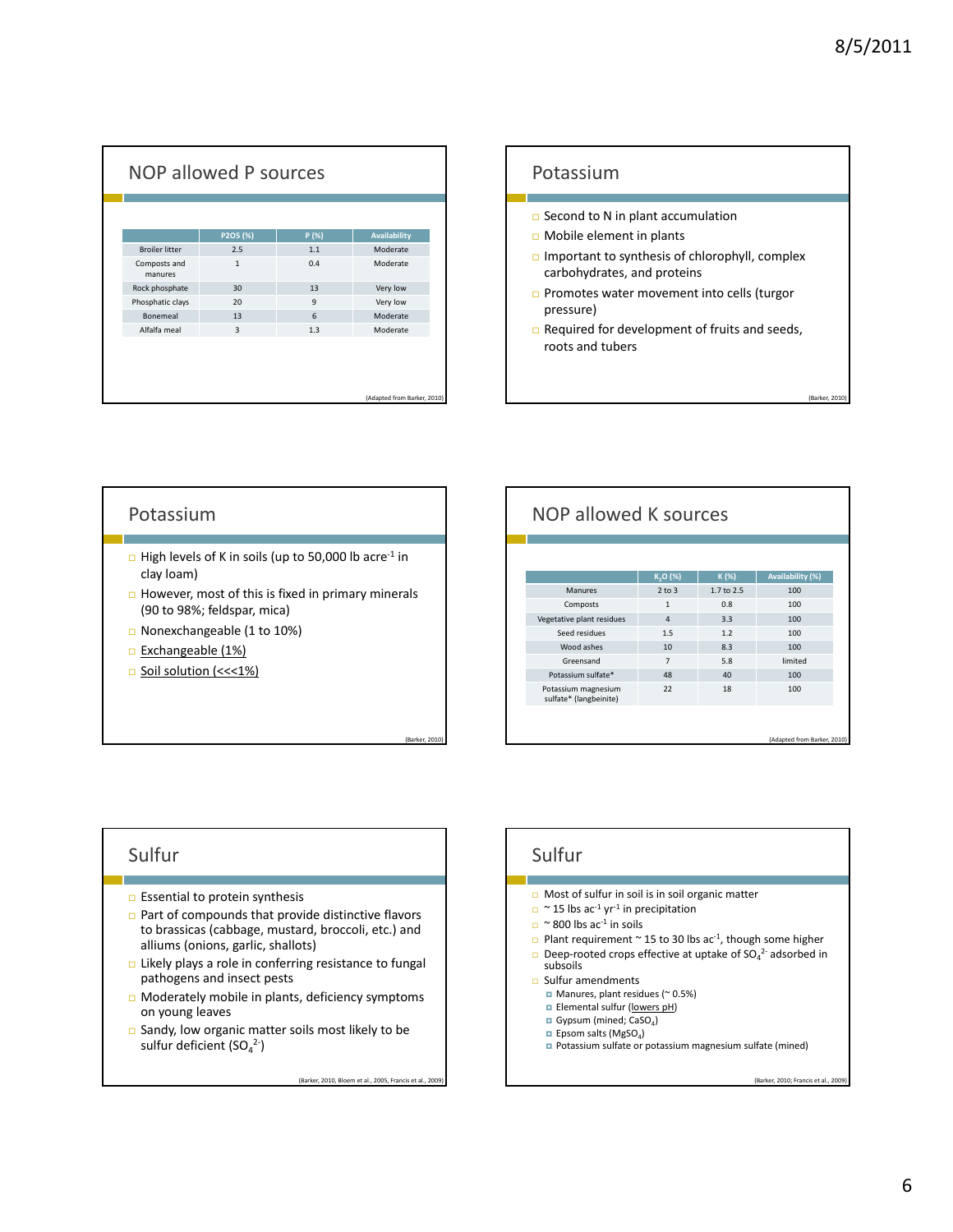#### Calcium

- $\Box$  Much of calcium in pectin between cell walls
- Also has roles in cell division, regulation of membrane permeability, and legume nodulation
- Immobile in plants so deficiency symptoms begin at growing points
- Blossom end rot a common deficiency syndrome in tomato and pepper, also occurs less frequently in eggplant and watermelon

(Barker, 2010)

(Barker, 2010)

#### Calcium

- Deficiency most common in acid, sandy, highly‐leached soils or in **dry soils**
- Ca<sup>++</sup> saturation typically accounts for 60 to 70% of CEC in fertile agricultural soils
- □ Total calcium in humid region soils  $\sim$  1,000 to 8,000 lbs ac<sup>-1</sup> without liming
- Crop uptake 30 to 50 lb ac<sup>-1</sup> yr<sup>-1</sup>
- Calcium amendments:
	- **D** Calcitic and dolomitic lime
	- Gypsum (mined;  $CaSO<sub>4</sub>$ )  $Rock phosphate$
	- **Bonemeal**
- Plant residues (1 to 4%), manures ( $\sim$  1%)

(Barker, 2010; Francis et al., 2009)

(Barker, 2010)

#### Magnesium

- □ Required for chlorophyll synthesis
- □ Metabolism of ATP, enzyme activation
- Deficiency common is acid, leached, sandy soils
- Mobile element in plants
- □ Yellowing of older leaves, initially between veins
- $\Box$  Very important in forage crops, as low Mg may lead to grass tetany in livestock

#### Magnesium

- $\Box$  ~ 6,000 lbs ac<sup>-1</sup> in primary minerals
- $\Box$  Held as exchangeable cation (Mg<sup>++</sup>)
- Plant uptake 15 to 30 lbs  $ac^{-1}$  yr<sup>-1</sup>
- Magnesium amendments Dolomitic lime, Epsom salts (MgSO<sub>4</sub>), Potassium
	- magnesium sulfate (mined)
	- Manures, plant residues



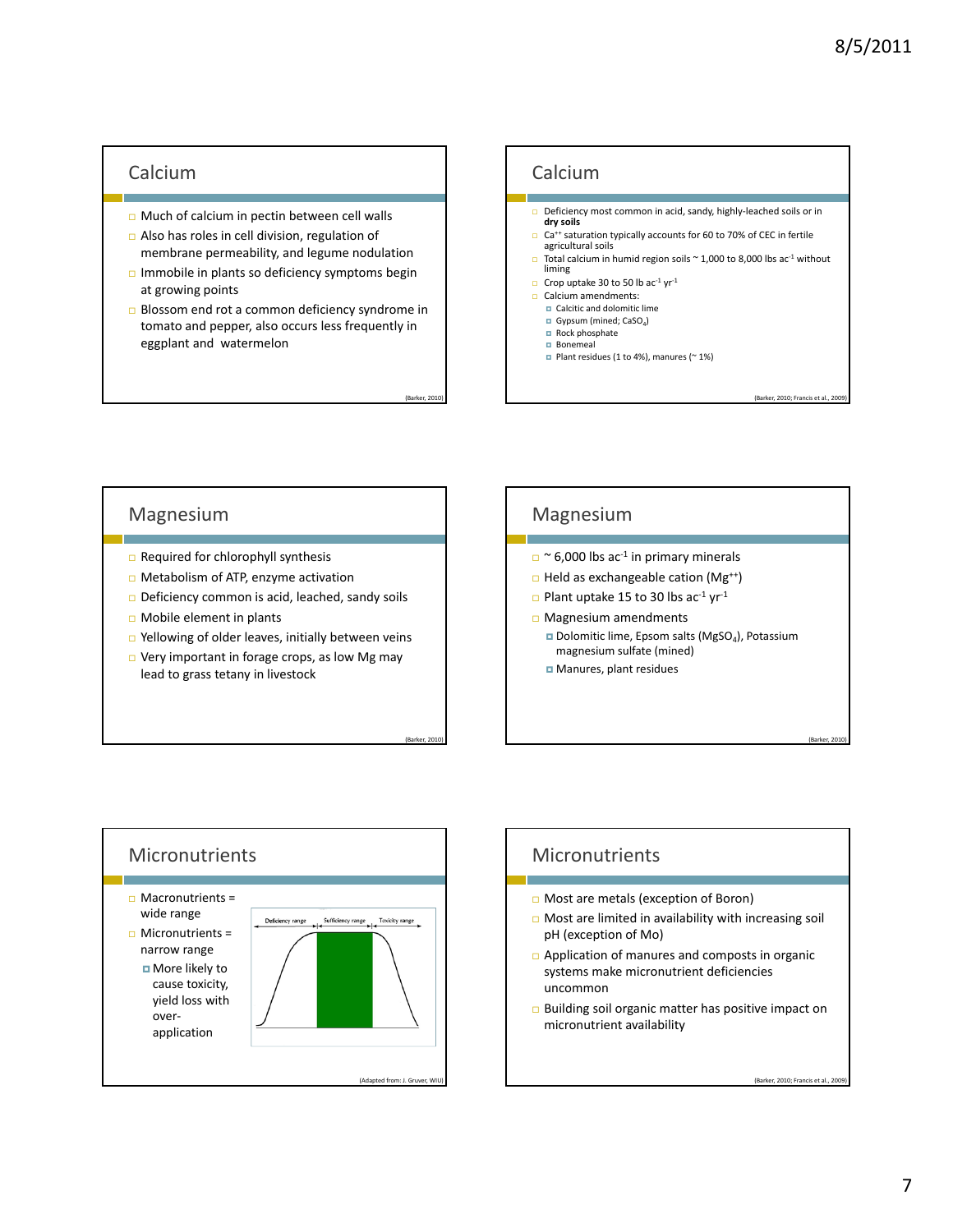#### Boron

- Most likely micronutrient to be limiting in organic systems
- Important to pollination and seed/fruit development
- Non‐mobile in plants
- □ Stem die-back, splitting, cracking, corking, hollowing, dry rotting can all result from B deficiency





#### Manganese

- $\Box$  ~40 to 12,000 lbs ac<sup>-1</sup> in soils
- $\Box$  Plant uptake is a few pounds acre<sup>-1</sup>
- $\Box$  Most is precipitated as MnO<sub>2</sub>
- Can become toxic below pH 5
- Deficiencies most likely in Histosols or acid, leached, sandy soils
- $\Box$  In TN, only common deficiency is in soybean when pH above 7.0 and low soil test levels
- Interveinal chlorosis on younger leaves

#### Molybdenum

- $\Box$  ~ 4 to 20 lbs ac<sup>-1</sup> in soils
- $\Box$  Crop uptake < 1 ounce ac<sup>-1</sup> yr<sup>-1</sup>
- Can become deficient below pH 5.3
- Legumes, citrus, and brassicas most susceptible to deficiency
- Whiptail of cauliflower

Zinc

- $\Box$  ~ 150 lbs ac<sup>-1</sup> in soils
- $\square$  Decreased availability at higher pH
- $\square$  Plant uptake a few lbs ac<sup>-1</sup> yr<sup>-1</sup>
- $\Box$  Relatively immobile in plants
- □ Only recommended use of Zn fertilizers in TN is for corn and snap bean

(Barker, 2010; Francis et al.,

(Barker, 2010; Francis et al., 20

(Barker, 2010; Francis et al., 200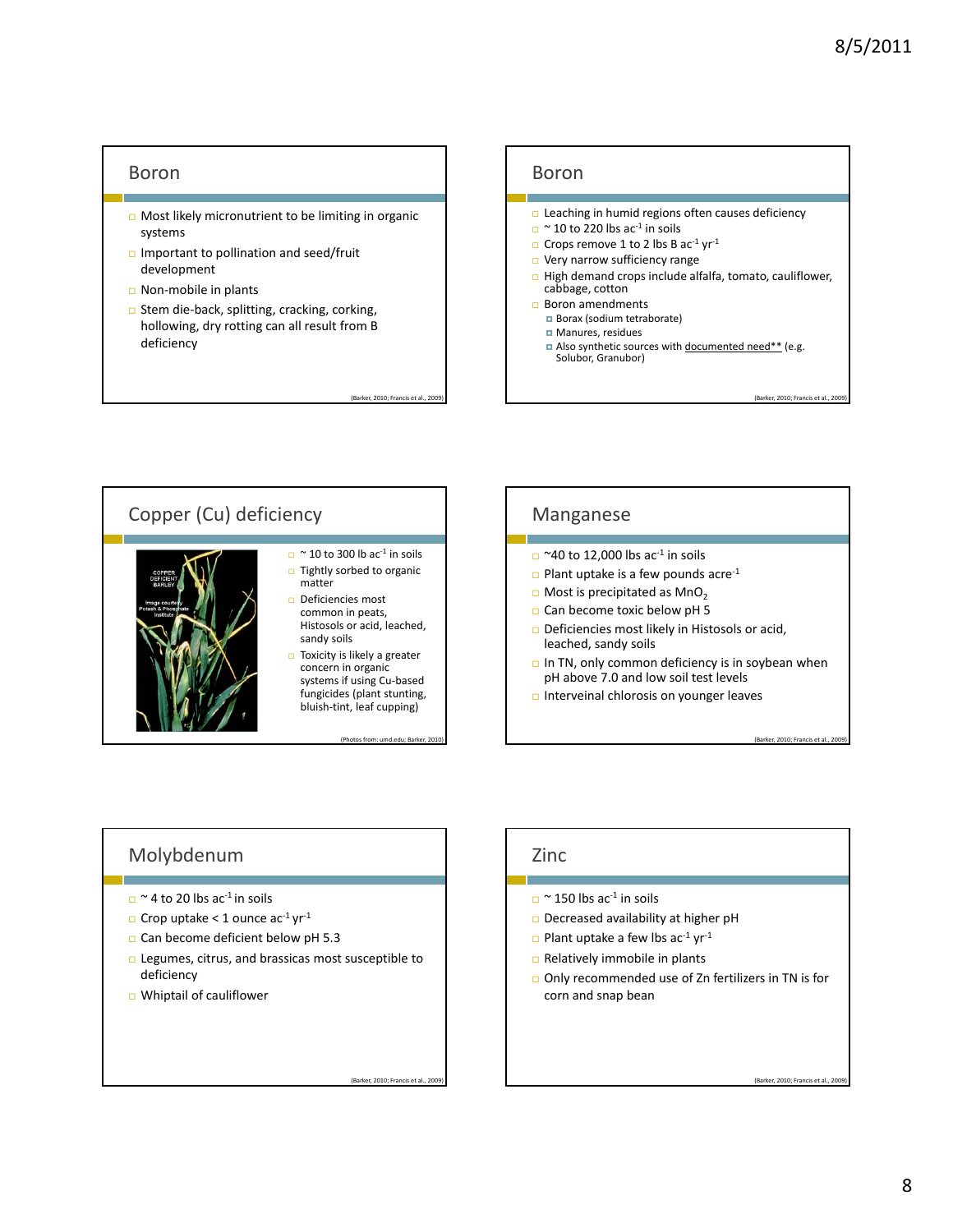$(Savoy, 200)$ 

(Savoy, 2005)

(Savoy, 2005)

#### Soil testing

- UT Soil, Plant, and Pest Center
- Soil pH
	- **□** Water
	- **Buffer**
- No routine soil analysis for N
	- Why?
	- How are recommendations developed?
	- What should we do for organic systems?
		- Soil organic matter

#### Soil testing

- Mehlich 1 extractant
	- Weak, double acid extractant
	- Primarily used in the Southeast on acid soils low in CEC
	- P, K, Ca, Mg, Zn, Mn, Fe, Cu, Na, B\*
	- $\blacksquare$  Values reported as lbs ac<sup>-1</sup>
	- Very, very, very, very, very misleading
	- Values are of little to no value without field calibration
	- Use as an index, not a raw value

#### Soil testing

- □ P and K results reported as:
	- Low (L): Crop likely to respond to application of nutrient. If not applied, deficiency may occur and crop will typically yield 75% or less of potential
	- Medium (M): Crop may or may not respond to nutrient application. Symptoms of deficiency unlikely and production can be expected at 75% or greater of potential.
	- High (H): The soil will produce at or near 100% potential without nutrient application
	- Very High (VH): Nutrient supply in soil is well in excess of the amount needed, no further application recommended.

(Savoy, 2005)

(Savoy, 2005)

 $(Savoy, 200)$ 

#### Soil testing

- □ Secondary nutrients and some micronutrients reported as:
	- **□** Sufficient (S)
	- Deficient (D)
	-
- Calcium soil test used solely for tomato and pepper recommendations
	- If soil test Ca <500 and pH above 6.1, 500 lbs  $ac^{-1}$ gypsum recommended
	- Otherwise reported as 'S'

#### Soil testing

- Magnesium deficiencies most likely in Plateau or Highland Rim soils
	- If soil test Mg <40, 20 lbs ac<sup>-1</sup> recommended for grapes, tomatoes, tobacco, and cabbage
- $\square$  Sulfur soil tests are of limited predictive value
	- Response to <sup>S</sup> amendment most likely in low organic matter soils (<1% SOM)
- 
- **Boron values are reported, but without ratings**<br>**E** Common practice is to recommend 2 lbs ac<sup>-1</sup> for alfalfa, broccoli, ■ Common practice is to recommend 2 lbs ac<sup>-1</sup> for alfalfa, broccoli,<br>cauliflower, and cabbage and ½ lb ac<sup>-1</sup> for cotton when pH above<br>6.0
	- Borax can typically be applied without "documented need" in organic systems

# Soil testing

- $\Box$  Copper test used only to monitor potential toxicities
- □ No established need in TN for iron fertilization for agronomic, vegetable, or fruit crops
- Manganese recommended for soybeans pH > 7.0 and soil test Mn below 20
	- $\Box$  20 lbs ac<sup>-1</sup> application
- Molybdenum □ Seed treatment for soybeans
- Zinc
	- Used for corn and snap beans if soil test Zn less than 2 Also a routine recommendation for pecans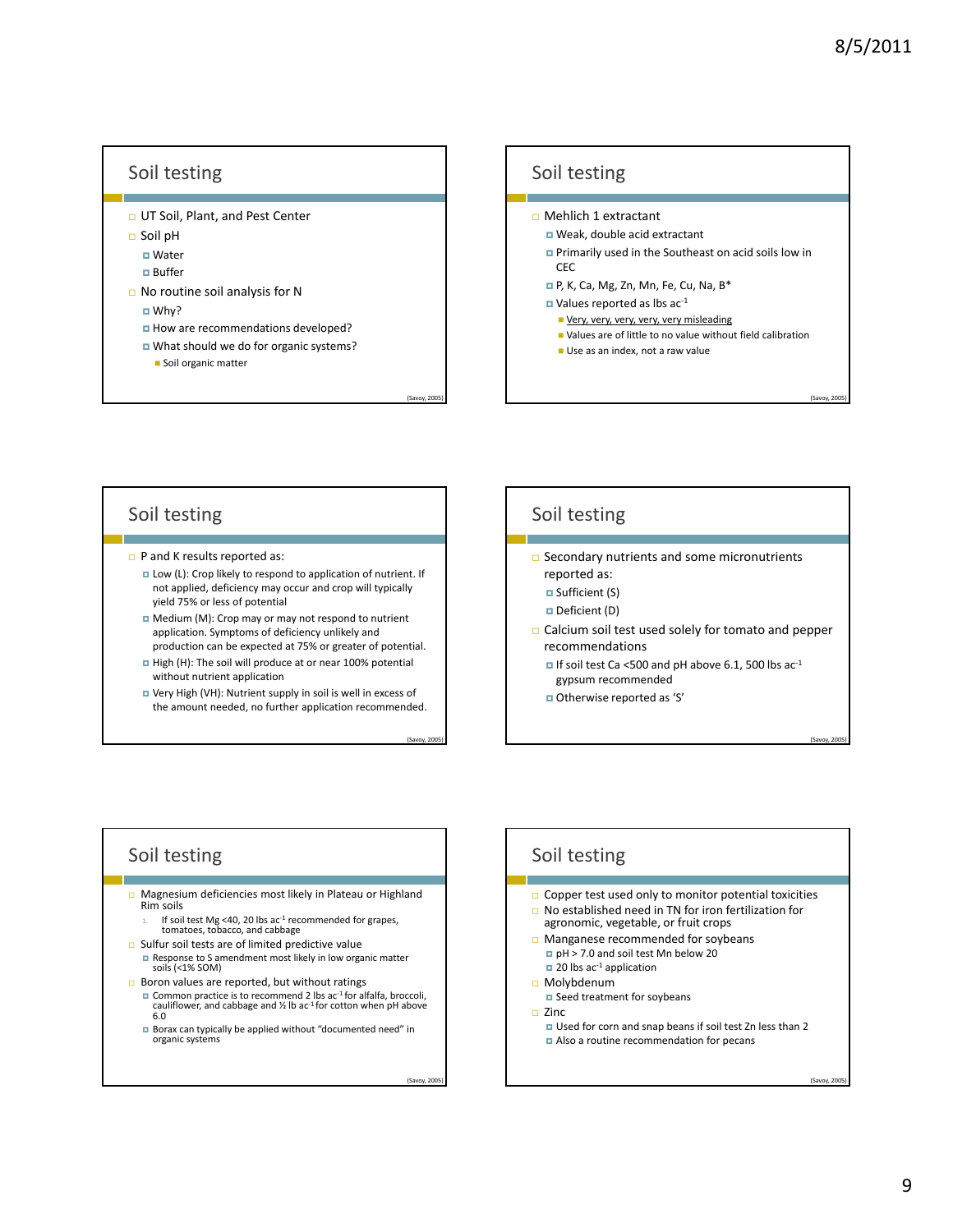#### Choosing a cover crop

- **B** Step 1: Identify what function is needed from the cover crop
	- What is limiting production in a given system? (e.g. low fertility? poor soil structure? weed or pathogen populations? )
	- What functions can cover crops serve?

#### Functions of cover crops

- □ Provide nitrogen
	- **□ Legumes- symbiotic relationship between legumes** and rhizobia bacteria that fix atmospheric nitrogen Increase soil organic matter and soil biological activity
	- Major influence on most soil properties (bulk density, porosity, nutrient and water holding capacity, etc.)
	- High biomass producing cover crops, generally grass species
	- Solubilize less soluble nutrients such as phosphorus

(Miles and Brown, 2003)

(Miles and Brown, 2003)

#### Functions of cover crops

- □ Scavenge nutrients remaining after a cash crop Potentially available to following cash crop
	- **Prevents leaching losses, which improves soil fertility** and decreases environmental impact
	- Generally non-legumes, primarily grasses
- **Prevent soil erosion** 
	- Covers soil during fallow periods, preventing loss of soil and associated nutrients
	- Rapidly growing species are best, but most cover crops fill this role

(Miles and Brown, 2003)

(Miles and Brown, 2003)

(Miles and Brown, 200

#### Functions of cover crops

- □ Improve soil structure
	- Increasing soil organic matter is key
	- Non-legumes, which break down slowly best serve this function (grasses)
- $\Box$  Improve drainage
	- □ Deep-rooted cover crop species can break through compacted soil layers and improve drainage
	- Organic matter improves soil aggregation
	- Bell beans, clovers, cereal grains, etc.

# Functions of cover crops

- $\Box$  Protect water quality
	- **Prevent erosion**
	- **□** Scavenge nutrients
- **Provide mulch to suppress weeds and conserve soil** moisture
	- High biomass and high C:N ratio species
	- **D** Primarily grasses

Functions of cover crops  $\Box$  Provide habitat for beneficial insects Most applicable in permanent systems (e.g. orchard groundcovers) but also applicable in annual systems

(Clark, 2007; photos: marabelgroup.com, panoramio.com)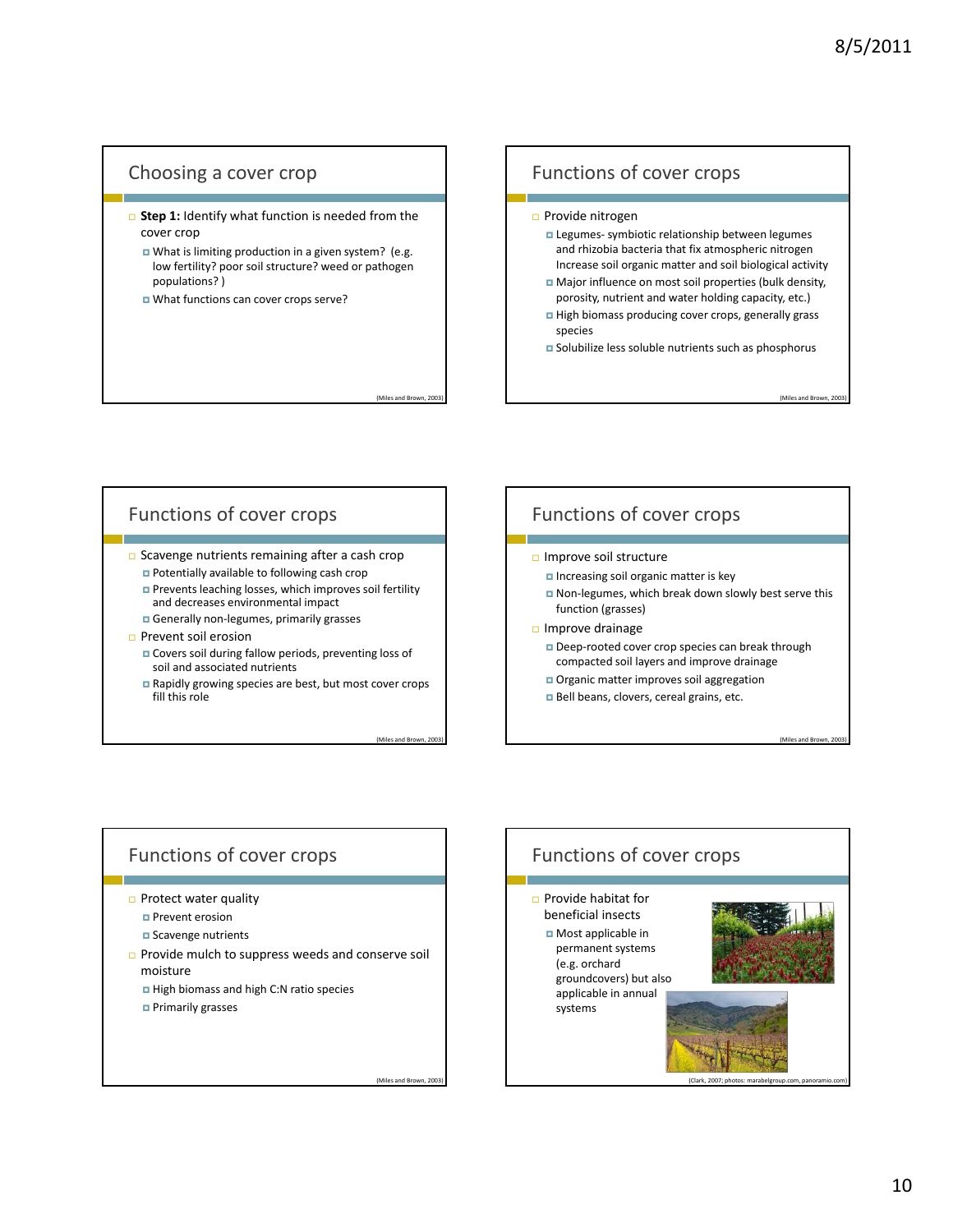# Functions of cover crops

#### $\square$  Suppress weeds

- **Through competition, allelopathy, shading, etc.**
- Cereal rye, sorghum-sudan, other grasses
- Rotation of cover crops as well, so that weeds that compete well with that cover crop do not build up
- Can be used as a mechanically-killed mulch in no-till organic systems to suppress weeds
- 
- **□** Suppress soilborne pests and diseases <br>**□** Some species known for their ability to suppress certain ■ Some species known for their ability to suppress certain<br>pathogens (e.g. sorghum-sudan or sunn hemp and root-knot<br>nematodes)
	- Others are good hosts for root-knot nematodes (certain clovers) ■ Brassicas used for biofumigation, nematode-trapping effects
		-

(Miles and Brown, 2003)

(Miles and Brown, 2003)

(photo: trekearth.com; Snapp et al., 2005)



#### Choosing a cover crop

- □ Step 3: Select cover crop that meets goals and requirements of steps 1 & 2
	- **O** Consider benefits and drawbacks (perfect fit is unlikely)
	- **D** Consider cost and availability of seed (even more so with organic and untreated seed)
	- **O** Consider management costs (field operations needed to plant, kill, etc.)

# Cover crop costs

#### $\Box$  Direct costs

- **□** Seed
- Establishment (e.g. tillage, drilling, irrigation)
- **Termination (e.g. tillage, rolling)**

#### □ Indirect costs

- Interference with following cash crop
- Soil temperature
- **N** release
- **D** Management issues
	- Difficult termination **Weediness**

# Cover crop costs □ Opportunity costs Cost of forfeit income if a cash crop alternative was feasible **Q** Can be the most important limitation



(Snapp et al.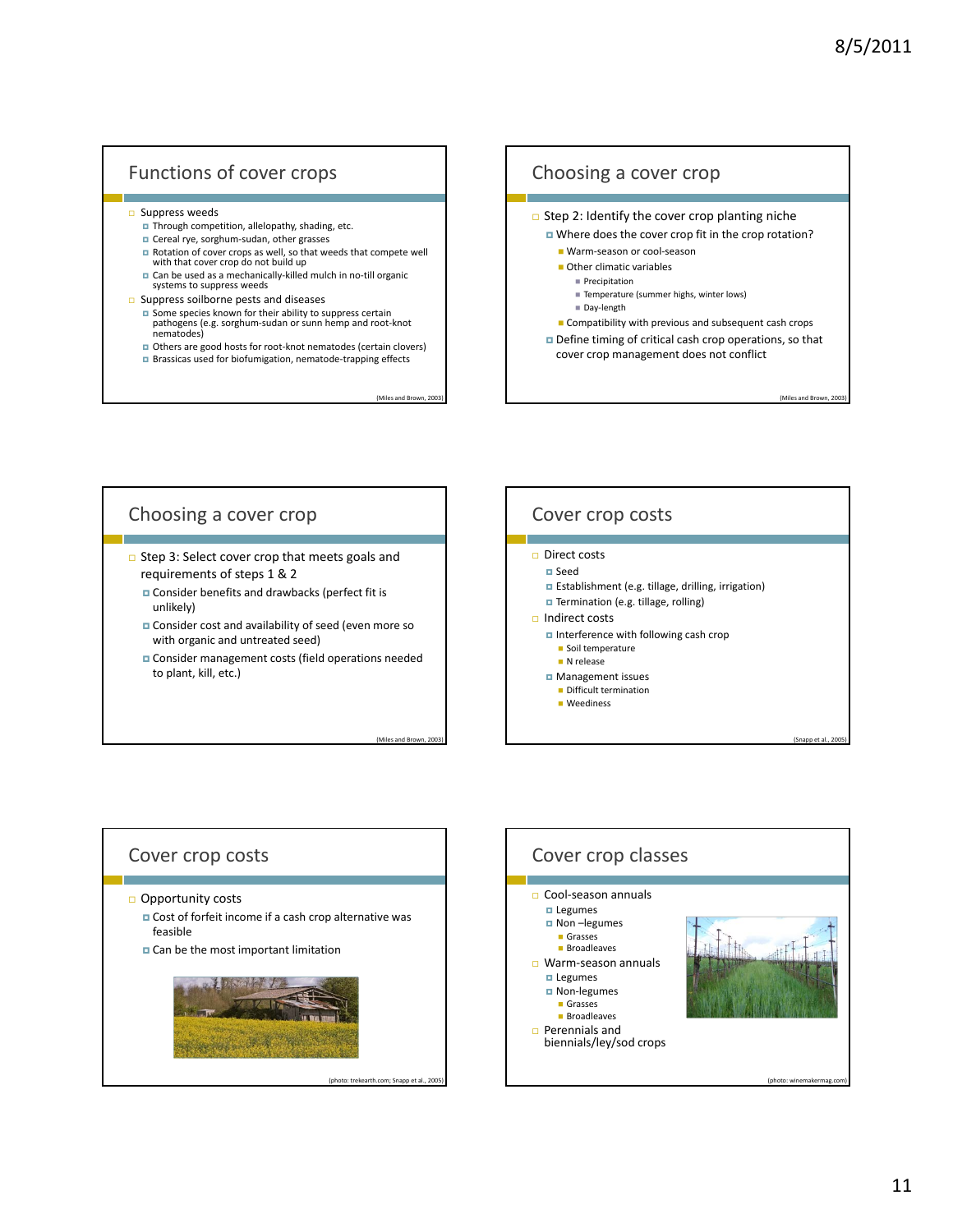#### Cool‐season annual legumes Crimson clover *(Trifolium incarnatum)* N contribution 70 to 150 lbs/acre Planted in mid‐fall in TN, rapid spring growth Grows well mixed with small grains (e.g. rye, triticale, wheat) Good pollen source for bees ■ Not winter-hardy in colder climates (zone  $\sim$  6 +) (Clark, 2007; photos: oregonclover.org) Cool‐season annual legumes Hairy vetch *(Vicia villosa)* N contribution 100 to 150 lbs/acre Planted in mid‐fall in TN Grows well mixed with small grains (e.g. rye, triticale, wheat) Quickly smothers spring weeds Hard‐seeded, can become a weed problem  $\Box$  Very winter hardy (zone  $\sim$  4 +) (Clark, 2007; ph





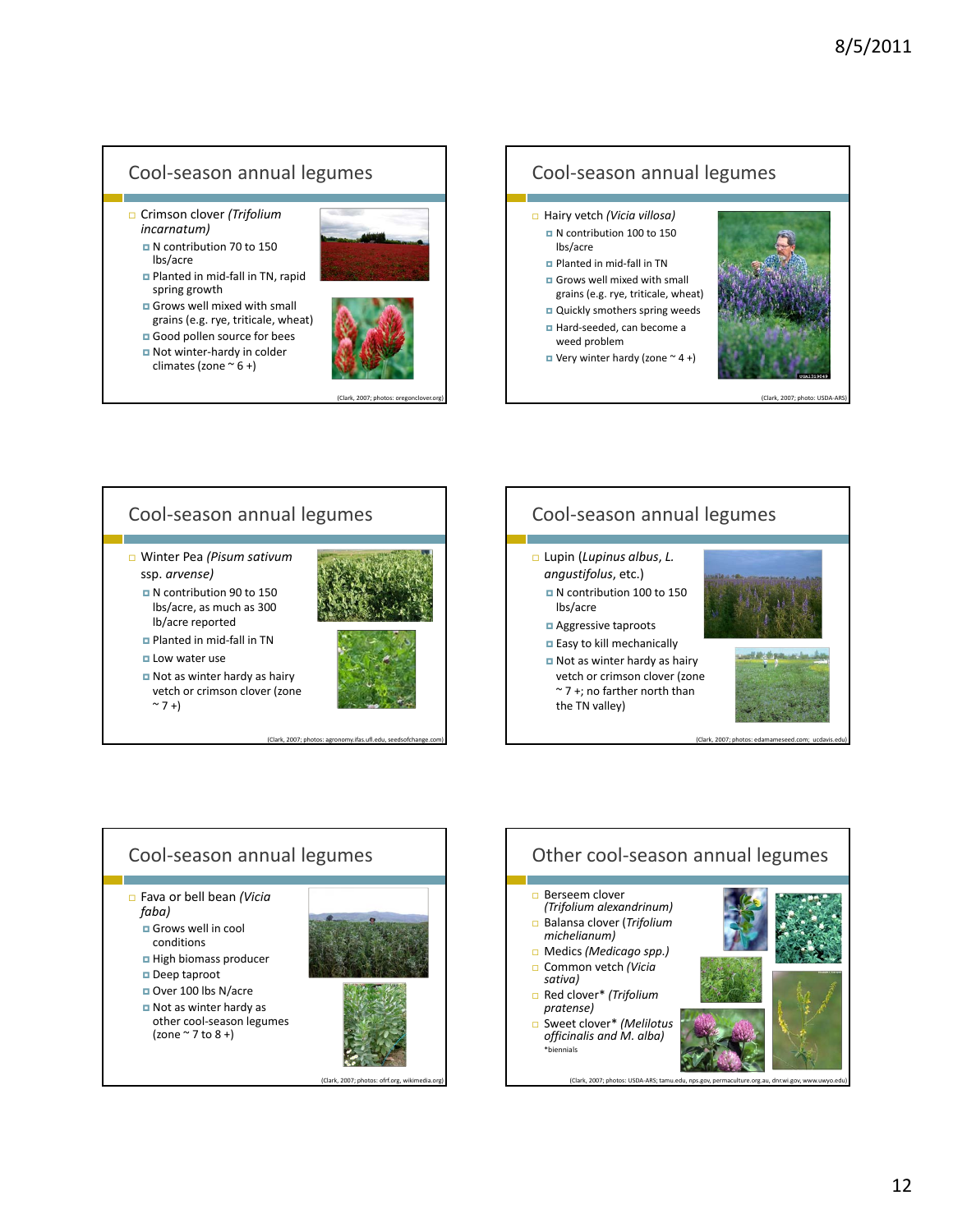

# Cool‐season non‐legumes

- Annual ryegrass *(Lolium multiflorum)*
	- Good nutrient scavenging
	- Good biomass production with sufficient N and moisture
	- Residue does not persist as well as cereal grains
	- Not as cold hardy as cereal rye Can become a weed



(Clark, 2007; pho

# Cool‐season non‐legumes

#### Phacelia (*Phacelia tanacetifolia*)

- Native to CA, but developed as cover crop in Europe
- Good catch crop, smother crop, and pollen source
- Can be grown as summer or winter annual, though not hardy below ~ 20 F



(Clark, 2007; photos: kentagextension.blogspot.com; larnerseeds.com)



#### Warm‐season legumes Sunn hemp *(Crotalaria juncea)* Rapid biomass and N production (120 lbs N/acre in 9 weeks) Does best in very warm conditions **Limited by seed cost and** availability in U.S. ■ Suppressive to root-knot and reniform nematodes

(Clark, 2007; photos: J. Cott

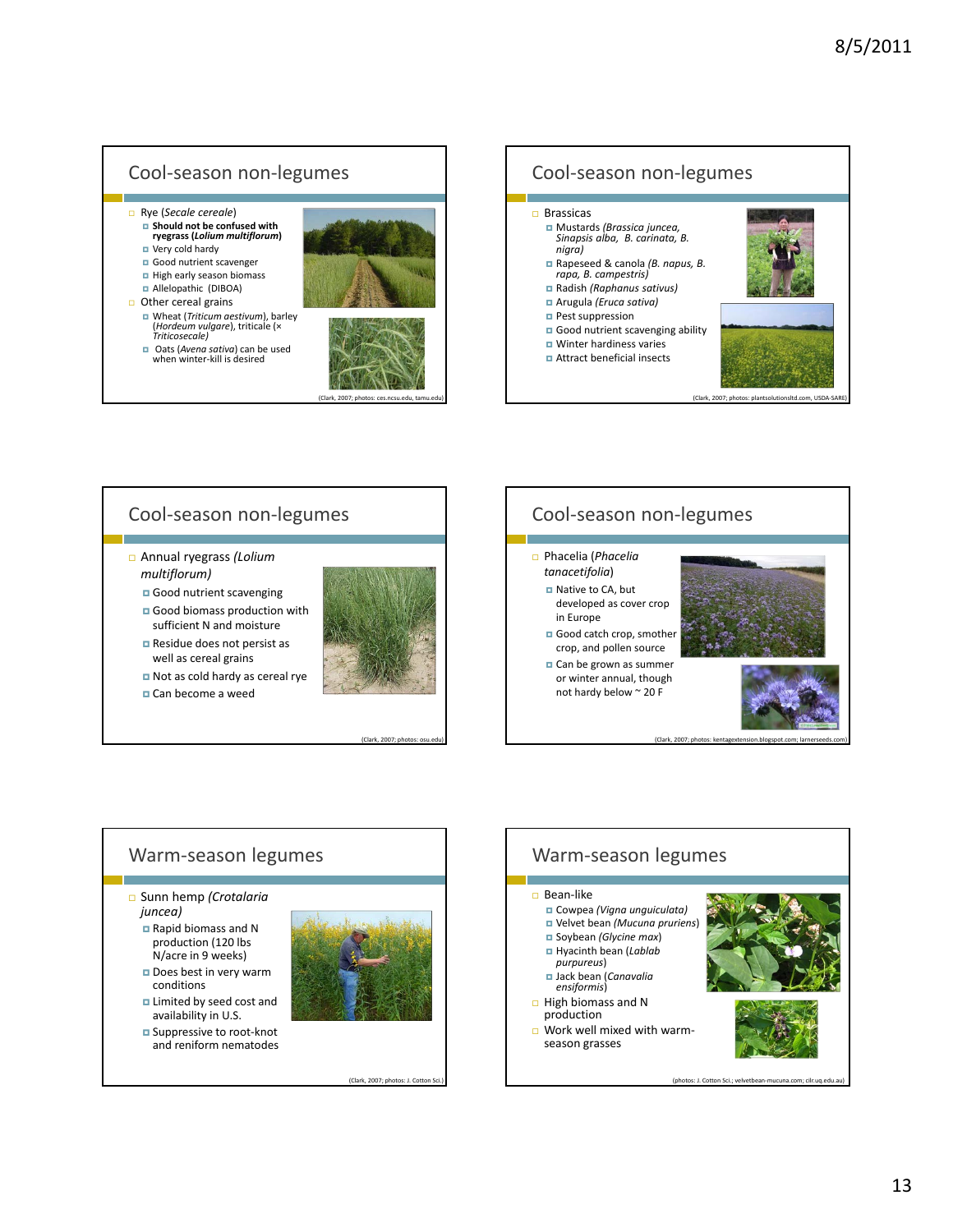



(photos: preferredseed.com, uga.edu, hffinc.com)

(photo: ksu.edu)

# Warm‐season non‐legumes

#### Buckwheat *(Fagopyrum*

- *esculentum)* Rapid growth (maturity in 45 days)
- Good smother crop
- Attracts pollinators
- **□** Can seed easily and become weedy if not well‐ managed



#### (photos: cornell.edu)

#### Warm‐season non‐legumes Sesame (*Sesamum indicum*) Likely to be suppressive against root‐knot nematodes **Prefers very warm** conditions **Extensive root system**  Also has potential as an alternative crop